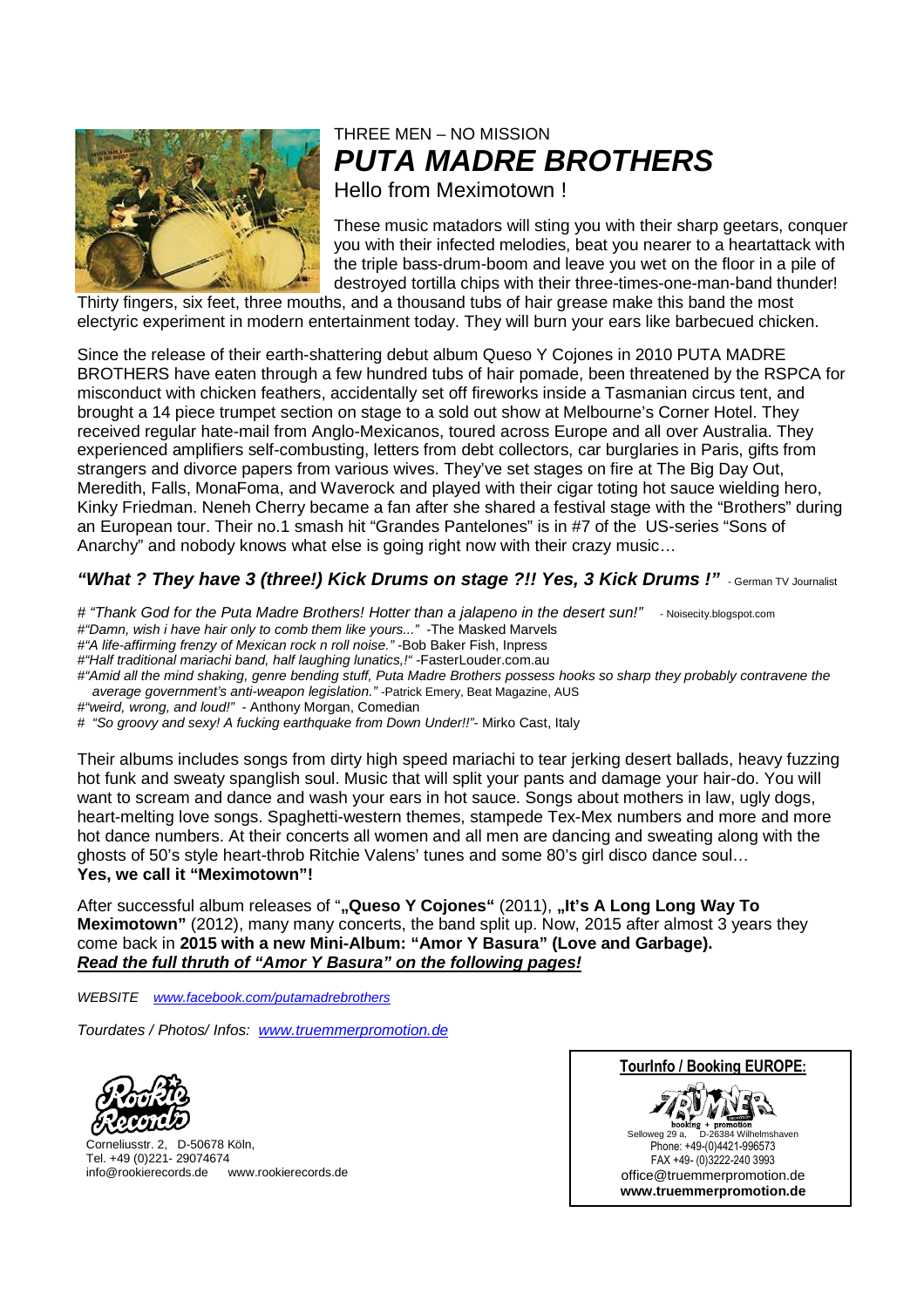

Three Men – No Mission **PUTA MADRE BROTHERS** 

Hello from Meximotown

Die PUTA MADRE BROTHERS überraschten 2010 die Musikwelt mit ihrem Song "Grandes Pelotas" und ihrem Debütalbum "Queso Y **Cojones"** - die darauffolgende Europatour war ein einziger Siegeszug, der unaufhaltsam mit dem 2012 veröffentlichten Album "It's A Long Long

**Way To Meximotown"** und weiteren Tourneen fortgesetzt wurde. Dann: Ende, das letzte Konzert in Melbourne. 2015, nach fast 3 Jahre Pause – Ihre Musik landete inzwischen in der US-Kult Serie "Sons Of Anarchy" - geht ein Aufschrei durch die Welt: Die Three-One-Man-Gringo-Band veröffentlicht ein **neues Mini-Album "Amor Y Basura"** und hat für July 2015 eine Tournee in Europa angekündigt.

Anto Macaroni (Leadgitarre, Bassdrum, Snare, Becken), Pikkle Henning (Bass, Bassdrum, Fuß-Maracas, Hi-Hats) und Renato Vacirca (Akustische und elektrische Gitarre, Bassdrum, Fuß-Tamburin) die bekannten Einflüsse von Richie Valens, Nathaniel Mayer und Pedro Vargas zu dem einzigartigen Puta Madre Brothers- Spaghetti Western-Mariachi-Rock 'n' Roll-lo-fi-Blues vermengen.

Wie der typisch ozeanische Bandname vermuten lässt, handelt es sich bei den Puta Madre Brothers um drei Vollblutaustralier (!) mit offensichtlichen Identitätsschwankungen – In ihren Liedern leben sie eine tiefe Verbundenheit zu Mexiko aus, die sich in bruchstückhaftem Spanisch ebenso wie in typisch einheimischer Charrotracht und folkloristischem Benehmen manifestiert.

Sie huldigen ihren Schwiegermüttern ("Para Su Madre"), ihren hässlichen Hunden ("Mi Perro Es Tan Feo") und Männern, die sie gerne als Vater gehabt hätten ("A Theme For Vincent Fernandez") oder verarbeiten den "Dodo Blues" des australischen Blueshelden CW Stoneking zur "Spanglish Funknummer". Auf "Amor Y Basura" reihen sich Spagetthi-Western Instrumentals "The Next Horse" und unfassbar Herzerweichende Schnulzen ("Amor Y Basura" = "Liebe und Müll") und stampfende Tex-Mex Nummern wie "Digo Todo". Bei ihren Konzerten kommen zudem noch die ganzen, scharfen, heissen Tanznummern um alle Frauen und Männer vor der Bühne gemeinsam ins Schwitzen zu bringen.

#### **"3 Männer mit komischen Haaren, 3 Bassdrums und 3 Gitarren - ein einzigartiges Mariachi-Rock'n'Roll-Spaghettiwestern-60s-Soul-Surf-Gewitter." "Thank God for the Puta Madre Brothers! Hotter than a jalapeno in the desert sun!"**

Seit ihren ersten Auftritten haben die PUTA MADRE BROTHERS etliche Kilo Haarpomade verbraucht, wurden von Mitgliedern der Tierschutz Organisation RSPCA wegen der Benutzung von Hühnerfedern auf der Bühne bedroht, zündeten versehentlich ein Feuerwerk in einem Zirkuszelt in Tasmanien und brachten zu ihrem Konzert im ausverkauften Melbourne Corner Hotel einen 14-köpfigen Trompeten Bläsersatz auf die Bühne. Sie bekamen regelmäßig Hass-Post von einigen Anglo-Mexikanern, tourten durch ganz Europa und Australien. Sie machten Erfahrung mit -vermutlich von Außerirdischen ferngesteuerten- Gitarrenverstärkern, mit Autoeinbrechern und Polizistinnen mit Zungenpiercing in Frankreich, erhielten Briefe von Schuldeneintreibern oder Geschenke von Fremden und Scheidungsurkunden von verschiedenen Frauen.

Sie brachten große und ganz große Festivalbühnen zum "brennen" und spielten mit dem US-Amerikanischen Country-Sänger, Schauspieler und Politiker Kinky Friedman. Neneh Cherry outete sich nach einem gemeinsamen Festivakauftritt als Fan, und und und…

Die PUTA MADRE BROTHERS setzen einen eigenen Maßstab in die wirre Welt der Musikgenres, wo Wahnsinn und Verzweiflung nur wenige Atemzüge voneinander entfernt sind, wo der Geist der 50's-Teen Herzschmerz Legende Ritchie Valens sich mit einer 80's Disco Girl Soul Band vereinen. Heiss ! Nennen wir es "Meximotown" !

WEBSITE www.facebook.com/putamadrebrothers

Tourdates / Photos/ Infos: www.truemmerpromotion.de



Tel. +49 (0)221- 29074674 info@rookierecords.de www.rookierecords.de

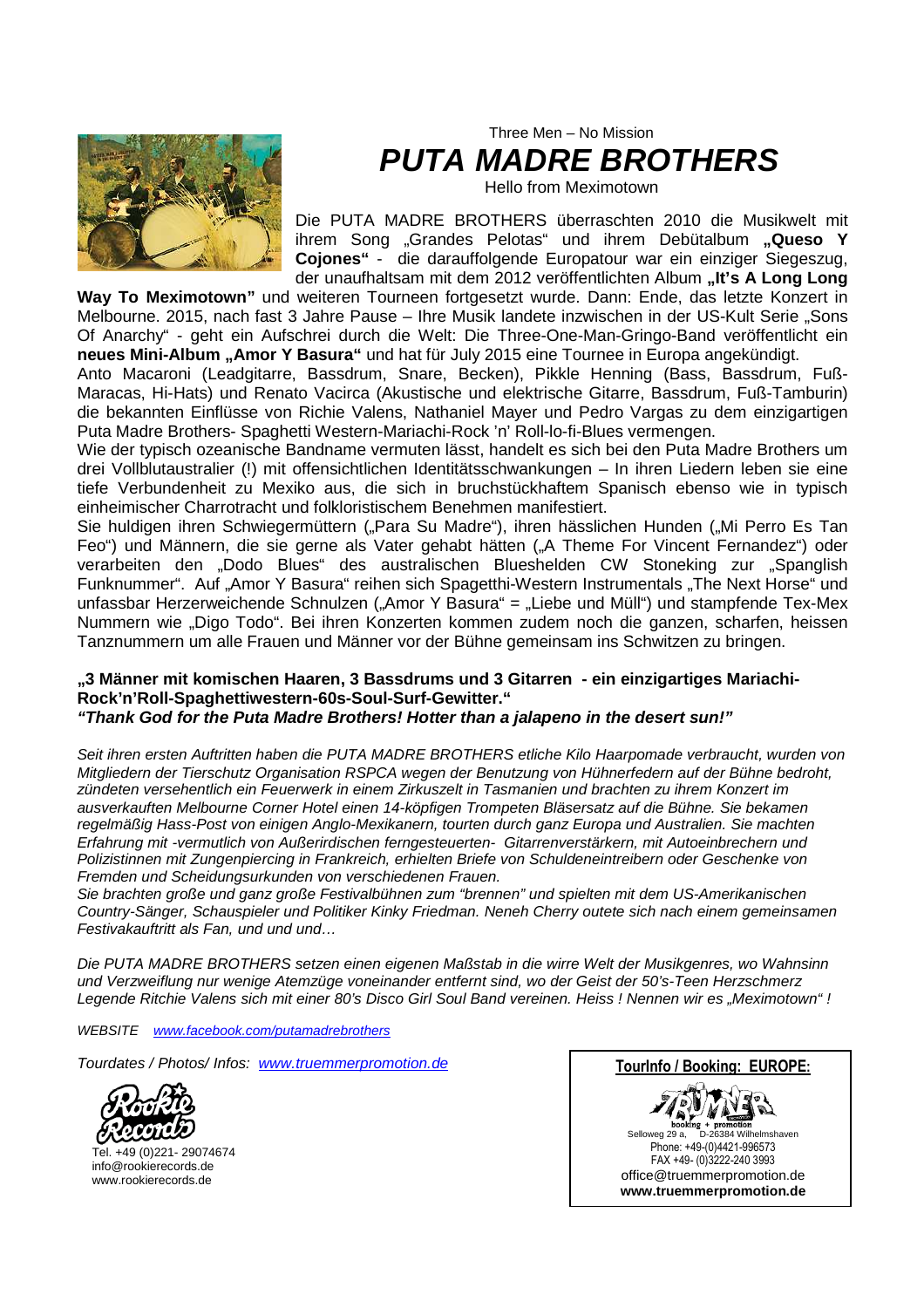# $I$   $I$   $I$   $I$   $I$   $E$   $N$   $Z$   $I$   $O$   $N$   $E$   $I$   $I$

Mierda fresca recien salida del horno directa a tu cabeza!!! (fresh shit straight out of the oven to your head)



THE NEW QUICK ALBUM FROM THE THREE-ONE-MAN-GRINGO-BAND!

 $\begin{bmatrix} 1 \\ 2 \\ 3 \end{bmatrix}$ SIDE HAPPY (1)



Digo Todo  $02:17$ Un Anciano 02:52 Amor Y Basura 01:51 Cheap Getaway Car 02:13 **SIDE UNHAPPY (2)** The Next Horse 02:04 Nos Quieren Muertos 01:57 Muchacho Lento 02:16 Barato Es Caro 02:46

It has been three long boring years since the mariachi rock en roll inbreds released their last album It's A Long Long Way To Meximotown. Why? Nobody knows why.

In late 2012 they exclaimed "we have won the war we went out to fight. Taco stands have crept into all of society, our job here is complete.". So they called one last show, then played a few more, and one more, and another, etcetera. The truth might be that they went to live in Florida without visas, worked as ukulele repair men, acquired terrible drug habits and gave many children a fatherless mother. The truth might live in a forgotten novel.

Then in December 2014 they came back to Mexicow, three overweight has-beens, with some urging to get fit, make some more new dance music, and put that stuff in their hair again. Over 2 evenings they recorded 8 new hit tunes, 8 new short sharp hit tunes, squashed them together and here it is, AMOR Y BASURA, the new short/fast-album from PUTA MADRE BROTHERS. The third!

It sounds older. They are no longer children, yet although the album lacks any wisdom or maturity that you might expect from a band which ages well, it does contain temperament, exhaust pipes, and brand new lyrics.

### **TRACK BY TRACK**

We begin almost where you might expect a Puta Madre Brothers album to begin. **Digo Todo**. A philosophical tex-mex stampede featuring violins (new!) "I say everything/I say nothing/Forever/And that is enough". The trio employed new plastic microphones for this album and the warm essential vocal sound is present for the first time ever right here. **Un Anciano** is where we go next with a